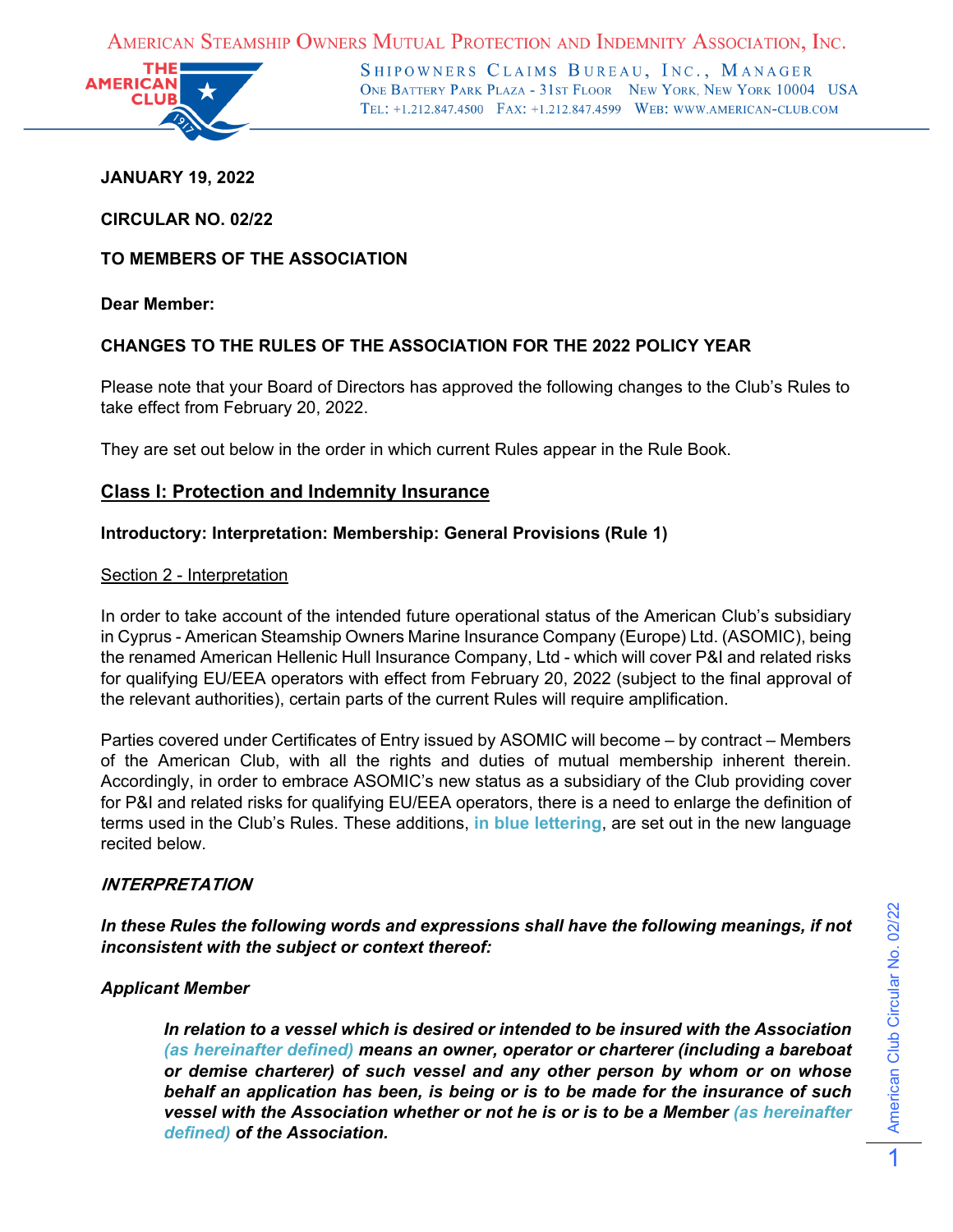

### *Association*

*American Steamship Owners Mutual Protection and Indemnity Association, Inc. and/or its subsidiary American Steamship Owners Marine Insurance Company (Europe) Ltd. as the context or subject matter may require or allow.*

………………………………………………………………………………………

#### *By-Laws*

*The By-Laws of American Steamship Owners Mutual Protection & Indemnity Association, Inc. at the relevant times.*

………………………………………………………………………………………

### *Certificate of Entry*

*The document issued by the Managers on behalf of the Association evidencing the contract of insurance between a Member and the Association pursuant to the provisions of Rule 1.4.6 to 9 inclusive. The same definition shall apply to the document issued by Shipowners Claims Bureau (Cyprus) Ltd. on behalf of American Steamship Owners Marine Insurance Company (Europe) Ltd.*

………………………………………………………………………………………

………………………………………………………………………………………

#### *Contract of Insurance*

*The contract of insurance between the Member and the Association includes the provisions of the Certificate of Entry and any endorsements thereto issued by the Association's Managers to the Member and the provisions of the Association's By-Laws and Rules in effect as of the date the Certificate of Entry was issued. The same definition shall apply to the contract of insurance as evidenced by the Certificate of Entry and any endorsements thereto issued by Shipowners Claims Bureau (Cyprus) Ltd. on behalf of American Steamship Owners Marine Insurance Company (Europe) Ltd. to any Member named therein, and shall also include the provisions of the By-Laws and Rules of American Steamship Owners Mutual Protection and Indemnity Association, Inc. in effect as of the date such Certificate of Entry was issued.*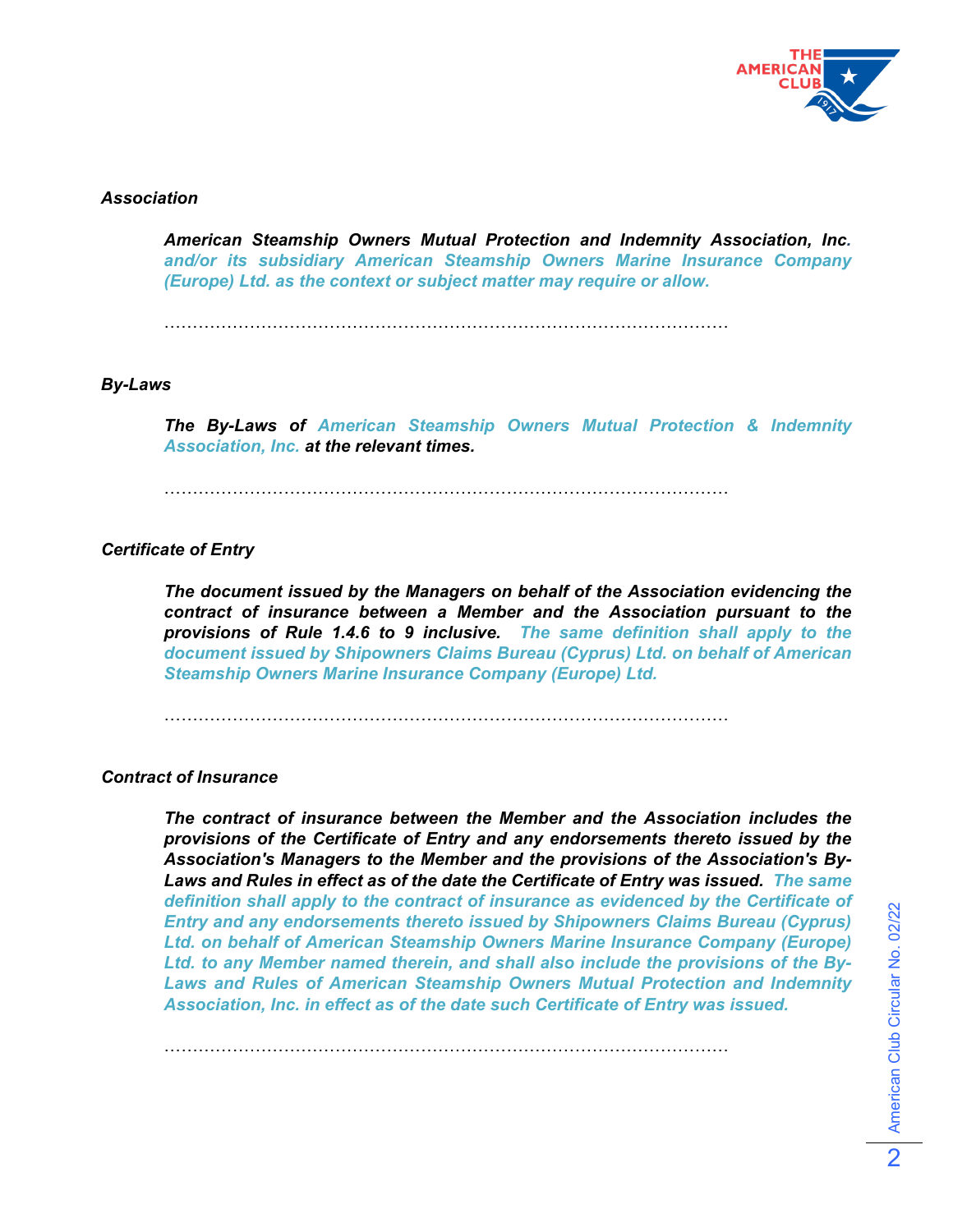

#### *Directors*

*The Board of Directors of American Steamship Owners Mutual Protection and Indemnity Association, Inc. at the relevant times.*

………………………………………………………………………………………

### *Endorsement*

*A document issued by the Managers on behalf of the Association evidencing any variations or additions to the contract of insurance as contained in a Certificate of Entry of which it forms an integral part. The same definition shall apply to a document issued by Shipowners Claims Bureau (Cyprus) Ltd. on behalf of American Steamship Owners Marine Insurance Company (Europe) Ltd. evidencing any additions or variations to the contract of insurance as contained in a relevant Certificate of Entry both as further defined in each case herein.*

 $\mathcal{L}^{\text{max}}$ 

#### *Managers*

*Shipowners Claims Bureau, Inc. and/or its subsidiary Shipowners Claims Bureau (Cyprus) Ltd. and/or any of the other subsidiaries of Shipowners Claims Bureau, Inc. as the context or subject matter may require or allow. Provided always that any and all powers, discretions or liberties to agree to any special terms and/or to waive or vary any terms of these Rules and/or any other provisions of a contract of insurance to which the Association and the Member are party, or to agree to, or approve of, any additional insurances in respect thereof, or to determine or approve of any issue as a condition for recovery of a claim, or to extend or restrict cover, or to engage in the adjudication of differences or disputes under Appendix A of these Rules of Class I, which are described in these Rules as vesting in the Managers, shall be vested solely and exclusively in Shipowners Claims Bureau, Inc.*

………………………………………………………………………………………

#### *Member*

*An owner, operator or charterer (including a bareboat or demise charterer) of a vessel insured by the Association who according to the By-Laws and these Rules is entitled to membership of the Association, provided that, where the context may require or allow, the term Member shall, in these Rules, include a Joint Member, Co-assured and Affiliate. The same definition shall apply to a party named as an Assured/Member on a Certificate of Entry issued by Shipowners Claims Bureau (Cyprus) Ltd. on behalf of American Steamship Owners Marine Insurance Company (Europe) Ltd.*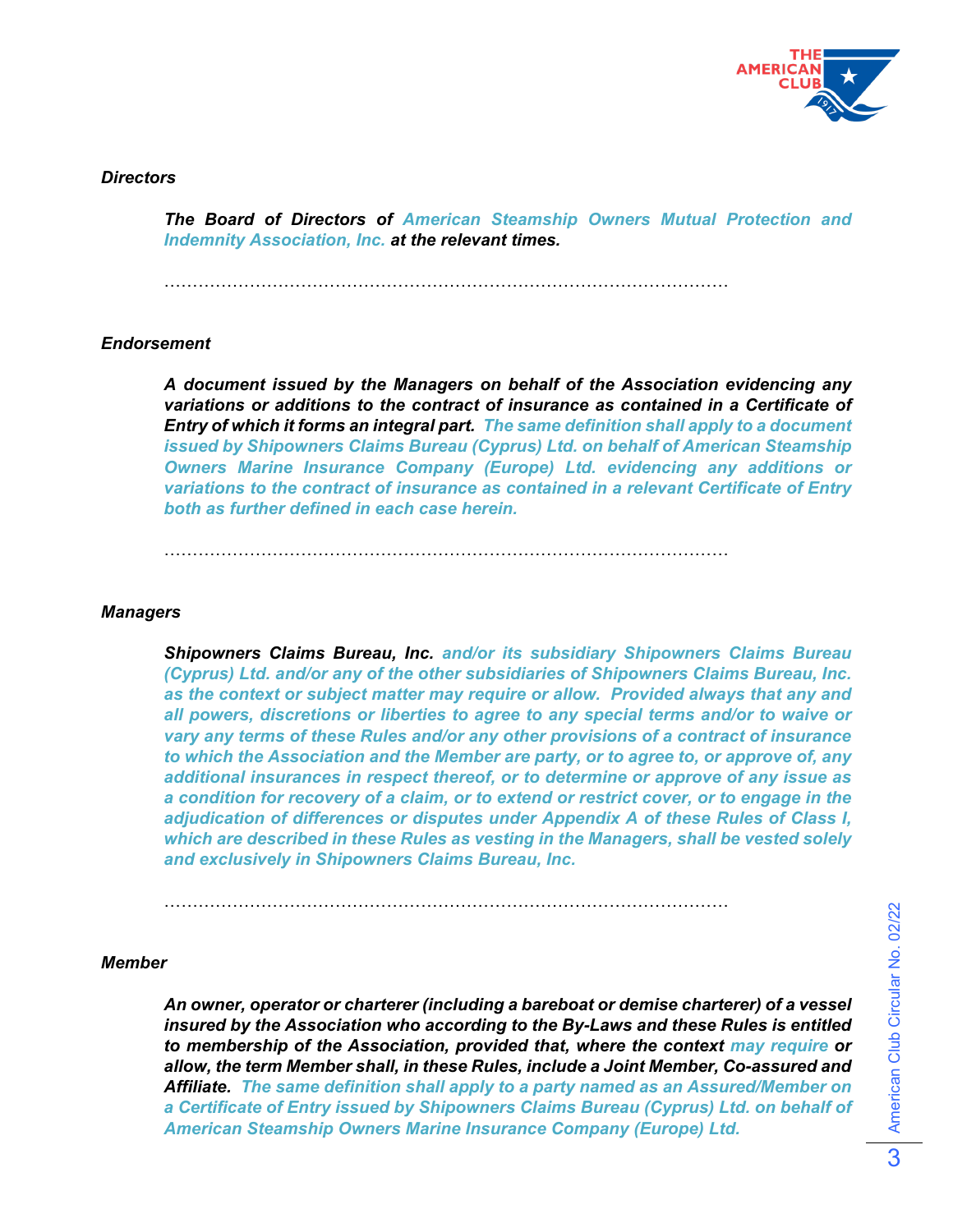

Section 3 - Members, Joint Members, Affiliates and Co-Assureds

## *Membership*

………………………………………………………………………………………

*4. All contracts of insurance effected by the Association shall, save and insofar as they shall contain any special terms inconsistent with that part of the contract of insurance contained in these Rules, be deemed to incorporate all of the provisions of these Rules and the Association's By-Laws. All contracts of insurance effected by the Association shall be deemed to have been issued in New York, save and insofar as any contract of insurance shall be required to be issued in any other jurisdiction by reason of any local regulations to which the Association or any subsidiary of the Association may be subject.*

### Section 4 – General Insurance Provisions

During recent discussions within the International Group on the coverage of fines, it was noted that it would be advantageous to clubs, in protecting their position as guarantors under blue cards or similar undertakings, as well as under general bail or security commitments, to have the right, but not necessarily the obligation, to prioritize direct liabilities over uncertified or similarly unsecured claims.

Accordingly, an additional sub-section to Class I, Rule 1, Section 4, to be numbered sub-section 31, will take effect from February 20, 2022, the current sub-sections thereafter to be renumbered accordingly.

### *Other Provisions in Regard to Claims*

……………………………………………………………………………………………………………….

- *31. Notwithstanding anything to the contrary contained elsewhere in these Rules, where:*
	- *a. the Association has issued any guarantee, undertaking, certificate or other bail or security by which it undertakes to directly meet or guarantee any relevant liabilities (hereinafter referred to as Direct Liabilities); and*
	- *b. claims in respect of Direct Liabilities alone or in combination with other claims may in the sole opinion of the Managers exceed any*